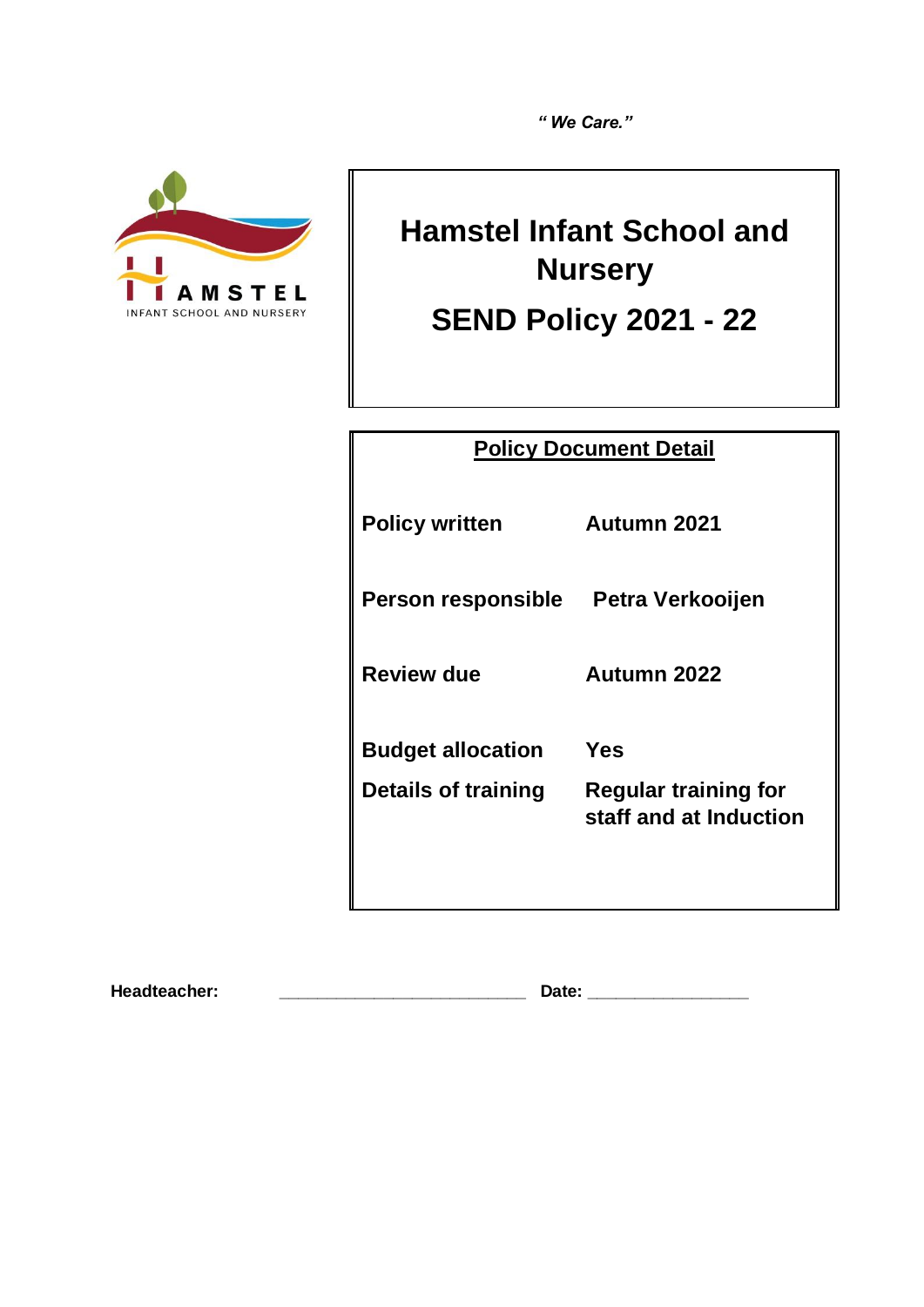At Hamstel Infant School and Nursery we believe Nurture is significant in our children's lives, therefore the whole school promotes the Nurture Principles:

- Children's learning is understood developmentally
- The classroom offers a safe base
- Nurture is important for development of well-being
- Language is a vital means of communication
- It is understood that all behaviour is communication
- The importance of transition in children's lives is understood

#### **Rights of the Child**

Where appropriate all Hamstel Infant School and Nursery policies adhere to the articles of The United Nations Convention on the Rights of the Child. (UNCRC).

The Special Needs Policy recognises;

- **Article 2:** The Convention applies to every child whatever their ethnicity, gender, religion, abilities, whatever they think or say, no matter what type of family they come from.
- **Article 3:** The best interests of the child must be a top priority in all actions concerning children.
- **Article 7**: Every child has the right to a legally registered name and nationality, as well as the right to know and, as far as possible, to be cared for by their parents.
- **Article 8**: Governments must respect and protect a child's identity and prevent their name, nationality or family relationships from being changed unlawfully. If a child has been illegally denied part of their identity, governments must act quickly to protect and assist the child to re-establish their identity.
- **Article 12**: Every child has the right to say what they think in all matters affecting them, and to have their views taken seriously.
- **Article 13**: Every child must be free to say what they think and to seek and receive information of any kind as long as it is within the law.
- **Article 14** : Every child has the right to think and believe what they want and also to practice their religion, as long as they are not stopping other people from enjoying their rights. Governments must respect the rights of parents to give their children guidance about this right.
- Article 15: Every child has the right to meet with other children and young people and to join groups and organisations, as long as this does not stop other people from enjoying their rights.
- **Article 18:** Both parents share responsibility for bringing up their child and should always consider what is best for the child. Governments must help parents by providing services to support them, especially if the child's parents work.
- **Article 23:** A child with a disability has the right to live a full and decent life in conditions that promote dignity, independence and an active role in the community. Governments must do all they can to provide free care and assistance to children with disability.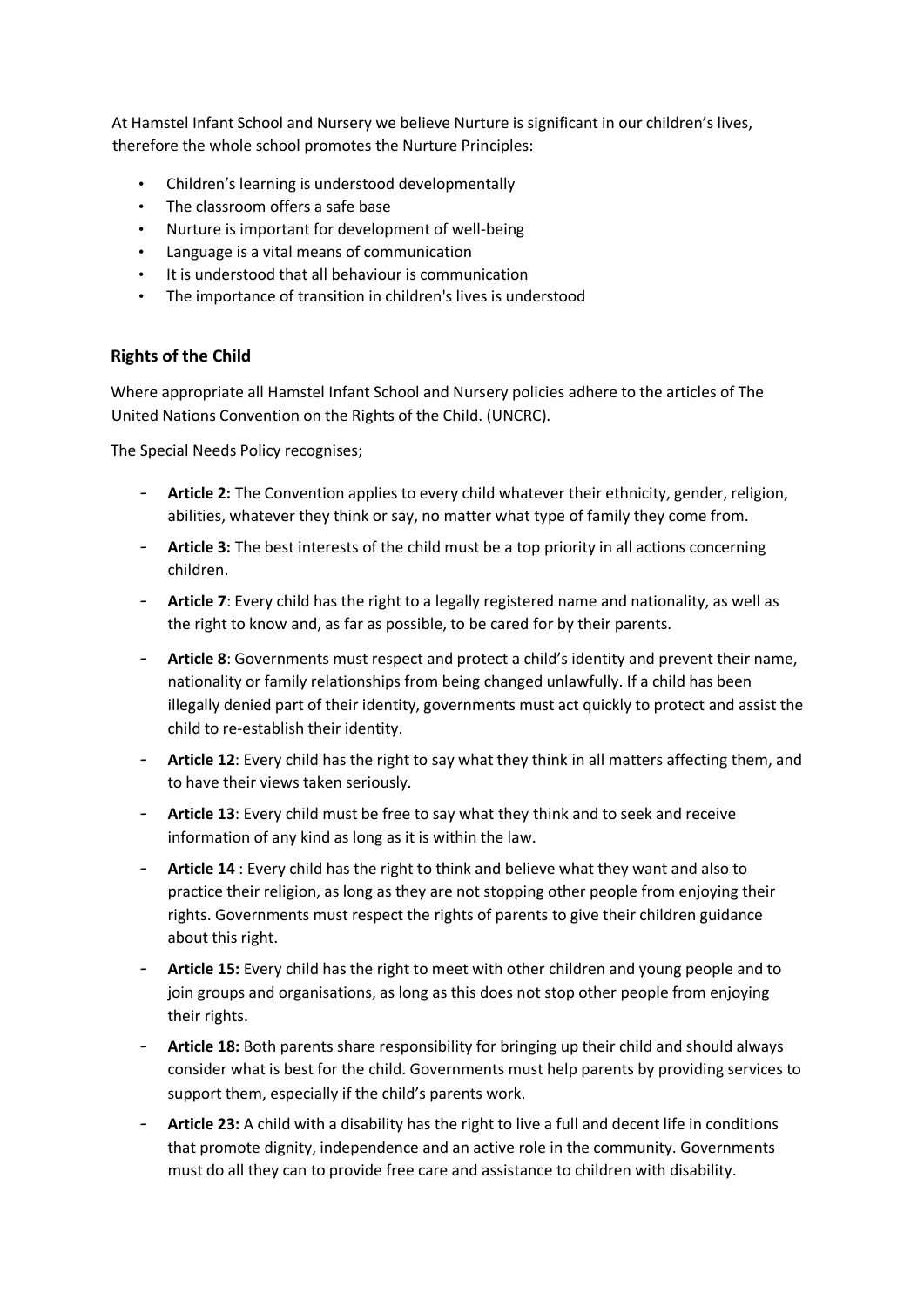- **Article 30**: Every child has the right to learn and use the language, customs and religion of their family whether or not these are shared by the majority of the people in the country where they live.

# **SEND Policy Introduction**

This policy refers to children with Special Educational Needs (SEN) and Disabilities (D), SEND, and includes why and how we at Hamstel Infant School and Nursery work with them. The guiding principle informing this policy is ensuring that children with SEND are given equal opportunities to fulfil their academic and personal potential and are enabled and encouraged to feel worthy and important members of the school society. We celebrate achievements, talents, cultural diversity etc., irrespective of individual differences within the protected categories of the **Equality Act of 2010.** The school has regard to all the requirements of the **Special educational needs and disability code of practice**: **0 to 25 years (2015)** The SEND Code promotes a common and graduated approach to identifying, assessing and providing for pupils' special educational needs and disabilities. The approach is a model of action and intervention to help children who have SEND make, at the very least, satisfactory progress and successfully access the curriculum. It recognises that there is a continuum of SEND and that, where necessary, increasing specialist expertise should be brought to bear on the difficulties that a child may be.

**Definitions of Special Educational Needs (SEND) taken from the Special Educational Needs and Disability Code of Practice: 0 to 25 years** 

#### **[h](https://assets.publishing.service.gov.uk/government/uploads/system/uploads/attachment_data/file/398815/SEND_Code_of_Practice_January_2015.pdf)ttps://www.gov.uk/government/publications/send-code-of-practice-0-to-25**

A child or young person has SEND if they have a learning difficulty or disability which calls for special educational provision to be made for him or her.

A child of compulsory school age or a young person has a learning difficulty or disability if he or she:

- has significantly greater difficulty in learning than the majority of others of the same age, or
- has a disability which prevents or hinders him or her from making use of facilities of a kind generally provided for others of the same age in mainstream schools or mainstream post-16 institutions.

For children aged two or over, special education provision is educational or training provision that is additional to or different from that made generally for other children or young people of the same age by mainstream schools, maintained nursery schools, mainstream post-16 institutions or by relevant early years providers. For a child under two years of age, special educational provision means educational provision of any kind.

Where this reads for mainstream schools we include ourselves as an academy.

The SEND Local Offer is a resource which is designed to support children and young people with Special Educational Needs and/or Disabilities and their families. It describes the services and provision that are available both to those families in Southend that have an Education, Health and Care Plan (EHCP) and those who do not have a plan, but still experience some form of Special Educational Need and/or Disability. The SEND Local Offer includes information about public services across education, health and social care, as well as those provided by the private, voluntary and community sectors. You can find information on the Local Offer for Southend at: www.livewellsouthend.com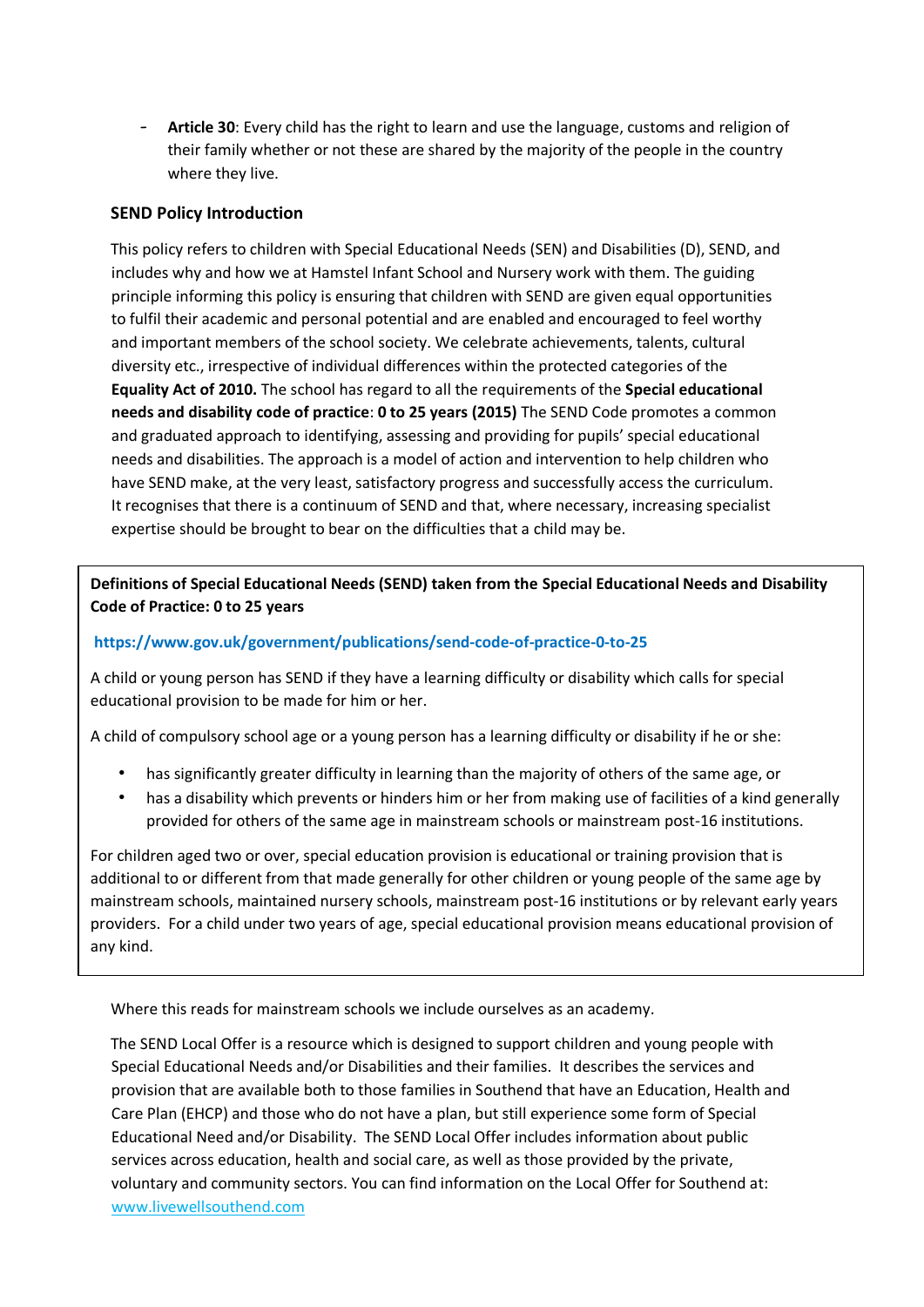Pupils with SEND admitted to Hamstel Infant School and Nursery may have difficulties with one or more of:

- Cognition and Learning
- Communication and Interaction
- Behaviour, Emotional and Social
- Sensory and/or Physical

Children must not be regarded as having a learning difficulty solely because the language of their home is different from the language in which they will be taught.

# **Mission Statement <b>Care We Care**

At Hamstel Infant School and Nursery we are proud to provide a safe, stimulating and inclusive learning environment where every member of our community is valued and respected.

Our broad, balanced, creative curriculum and enrichment activities provide opportunities for everyone to achieve and succeed.

We celebrate our achievements, talents and cultural diversity etc., irrespective of individual differences within the protected categories of the Equality Act of 2010.

Together we take pride in making a positive contribution to our school and the wider community.

#### **Aims and Objectives**

We aim to provide every child with access to a broad and balanced education. This includes both the Early Years Development Matters document (DM) and the National Curriculum (NC) in line with the Special Educational Needs Code of Practice. For pupils with high needs SEND and who are working below the standards of the NC we look at the Engagement Model areas of engagement.

Staff members seek to:

- Identify the needs of pupils with SEND as early as possible. This is most effectively done by gathering information from parents, education and health care services and Early Years settings prior to the child's entry into school.
- Monitor the progress of all pupils in order to aid the identification of pupils with SEND. Continuous monitoring of these pupils with SEND by their teachers will help to ensure that they are able to reach their full potential.
- Make appropriate provision to overcome all barriers to learning and ensure pupils with SEND have full access to the DM and NC. This will be coordinated by the SENCo, the Inclusion Team and the Headteacher and will be carefully monitored and regularly reviewed in ordered to ensure that individual targets are being met and all pupils' needs are catered for.
- Work with parents to gain a better understanding of their child, and involve them in all stages of their child's education. This includes supporting them in terms of understanding SEND procedures and practices and providing regular feedback on their child's progress.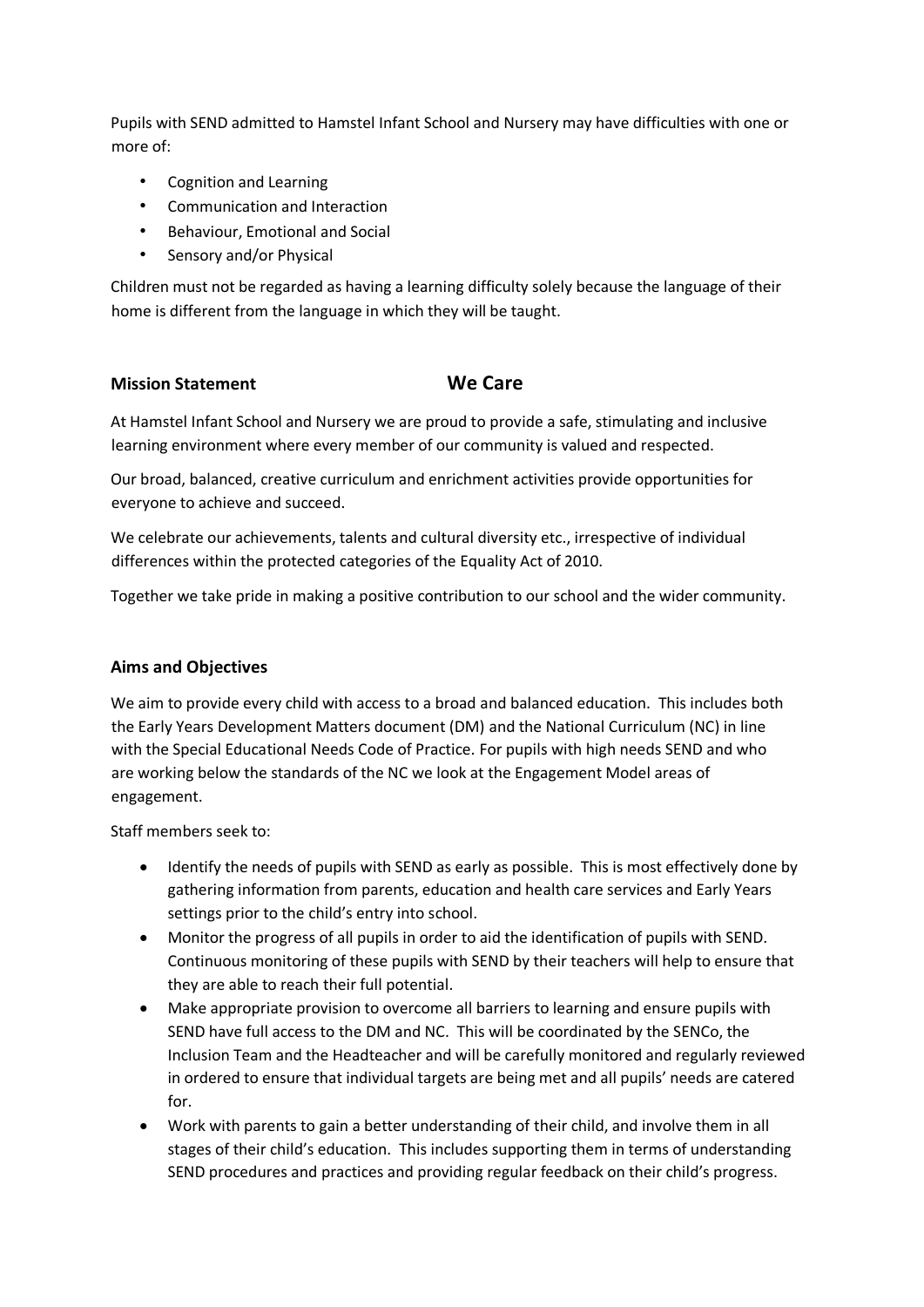- Work with support of outside agencies when the pupils' needs cannot be met by the school alone. Some of these services include Schools and Families Specialist Service (SSFS), Educational Psychology Service (EPS), Speech and Language Therapy, etc
- Create a school environment where pupils can contribute to their own learning. This means encouraging relationships with adults in school where pupils feel safe to voice their opinions of their own needs, and carefully monitoring the progress of all pupils at regular intervals. Pupil participation is encouraged through school by wider opportunities such as School Council, school visits and sports teams.

# **Responsibility for the co-ordination of SEND provision**

- The person responsible for overseeing the provision for children with SEND is Lisa Clark, Headteacher.
- The person co-ordinating the day-to-day provision of education for pupils with SEND is Petra Verkooijen, SENCo.

# **Arrangements for co-ordinating SEND provision**

The SENCo will hold details of all SEND records for individual pupils. All staff can access;

- Hamstel Infant School and Nursery SEND Policy
- A copy of the full SEND Register
- Guidance on the identification of SEND in the Code of Practice
- Information on individual pupils' special educational needs, including pupil profiles, targets set and copies of their Individual Support Plans ISPs, EHC plans, etc.
- Practical advice, teaching strategies and information about types of special educational needs and disabilities
- Information available through Southend's SEND Local Offer

In this way, every staff member will have complete and up-to-date information about all pupils with special needs and their requirements which will enable them to provide for the individual needs of all pupils.

This policy is made accessible to all staff and parents in order to aid the effective coordination of the schools' SEND provision.

#### **Admission arrangements**

The admission arrangement for all pupils is in accordance with national legislation including the Equality Act 2010. This includes children with any level of SEND, those with Education, Health and Care Plans and those without.

Please refer to information contained in our school information booklet.

#### **Specialist SEND provision**

We are committed to whole school inclusion. In our school we support children with a range of special educational needs and disabilities. We will seek specialist SEND provision and training from SEND services where necessary.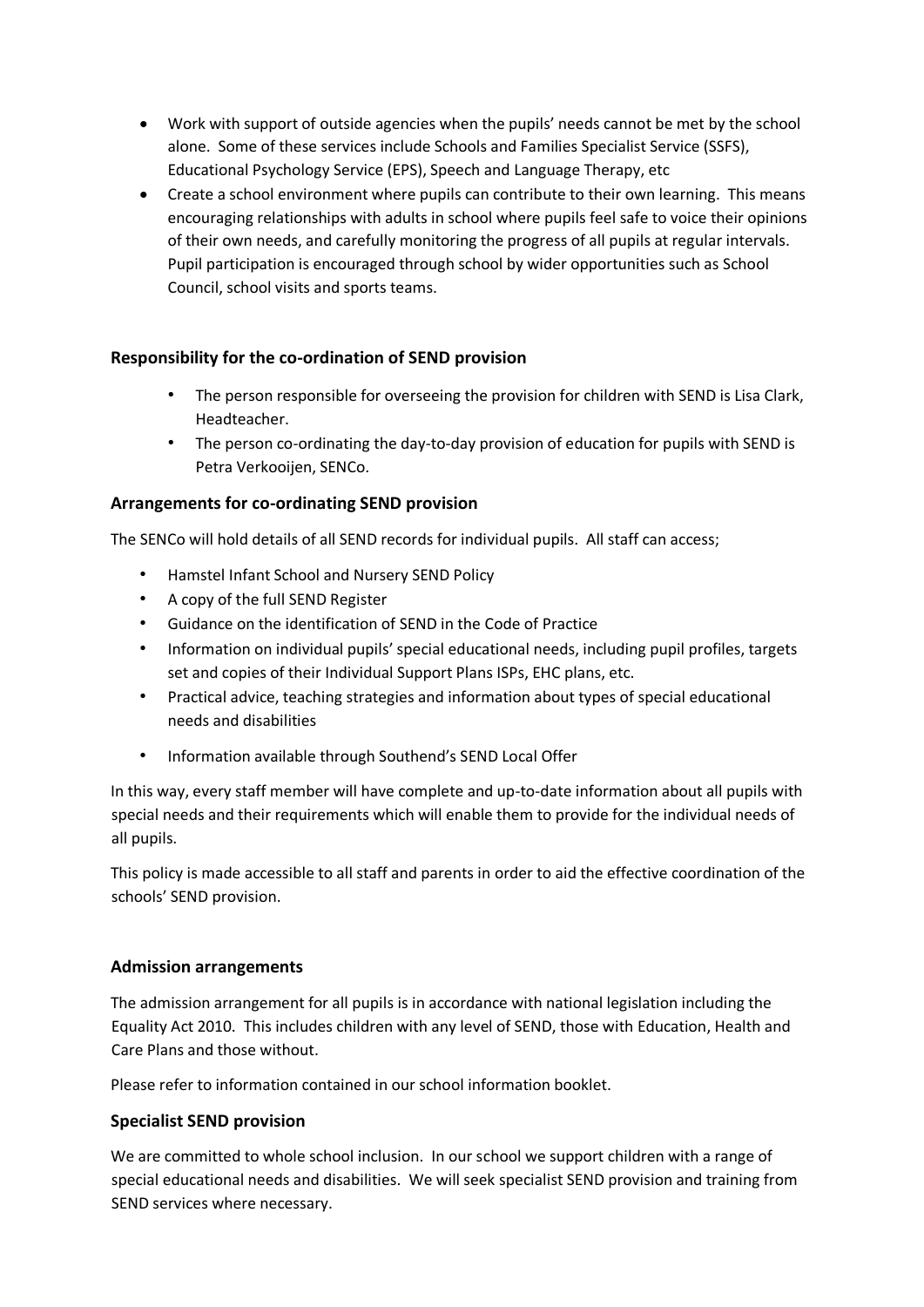# **Facilities for pupils with SEND**

The school complies with all relevant accessibility requirements, please see the school accessibility plan and SEND information report for more details.

### **Allocation of resources for pupils with SEND**

All pupils with SEND will have access to Element 1 and 2 of a school's budget. For those with the most complex needs, additional funding (High level needs HLN) is retained by the Local Authority. The SENCo will refer individual applications to a multi-agency panel, which is administered by the Local Authority, who will determine whether the level and complexity of need meets the threshold for this funding. It would then be the responsibility of the SENCo and senior leadership team to agree how the allocation of resources is used.

# **A graduated approach: Quality First Teaching**

- Any pupils who are falling significantly outside of the range of expected academic achievement in line with predicted performance indicators and grade boundaries will be monitored.
- Once a pupil has been identified as possibly having SEND they will be closely monitored by the staff in order to gauge their level of learning and possible difficulties.
- The child's class teacher will take steps to provide differentiated learning opportunities that will aid the pupil's academic progression and enable the teacher to better understand the provision and teaching style that needs to be applied.
- The SENCo will be consulted as needed for support and advice and may wish to observe the pupil in class.
- Through identification and observation, it can be determined which level of provision the child will need going forward.
- If a pupil has recently been removed from the SEND register they may also fall into this category as continued monitoring will be necessary.
- Parents will be informed fully of every stage of their child's development and the circumstances under which they are being monitored. They are encouraged to share information and knowledge with the school.
- The child is referred to the Inclusion Team using an Inclusion Team Referral form and appropriate provision is discussed, implemented and monitored.
- Parents' evenings are used to monitor and assess the progress being made by children.

#### **SEND Support**

Where is it determined that a pupil does have SEN, parents will be formally advised of this decision and will be added to the SEND register. The aim of formally identifying a pupil with SEND is to help the school ensure that effective provision is put in place and so remove barriers to learning. The support provided consists of a four-part process: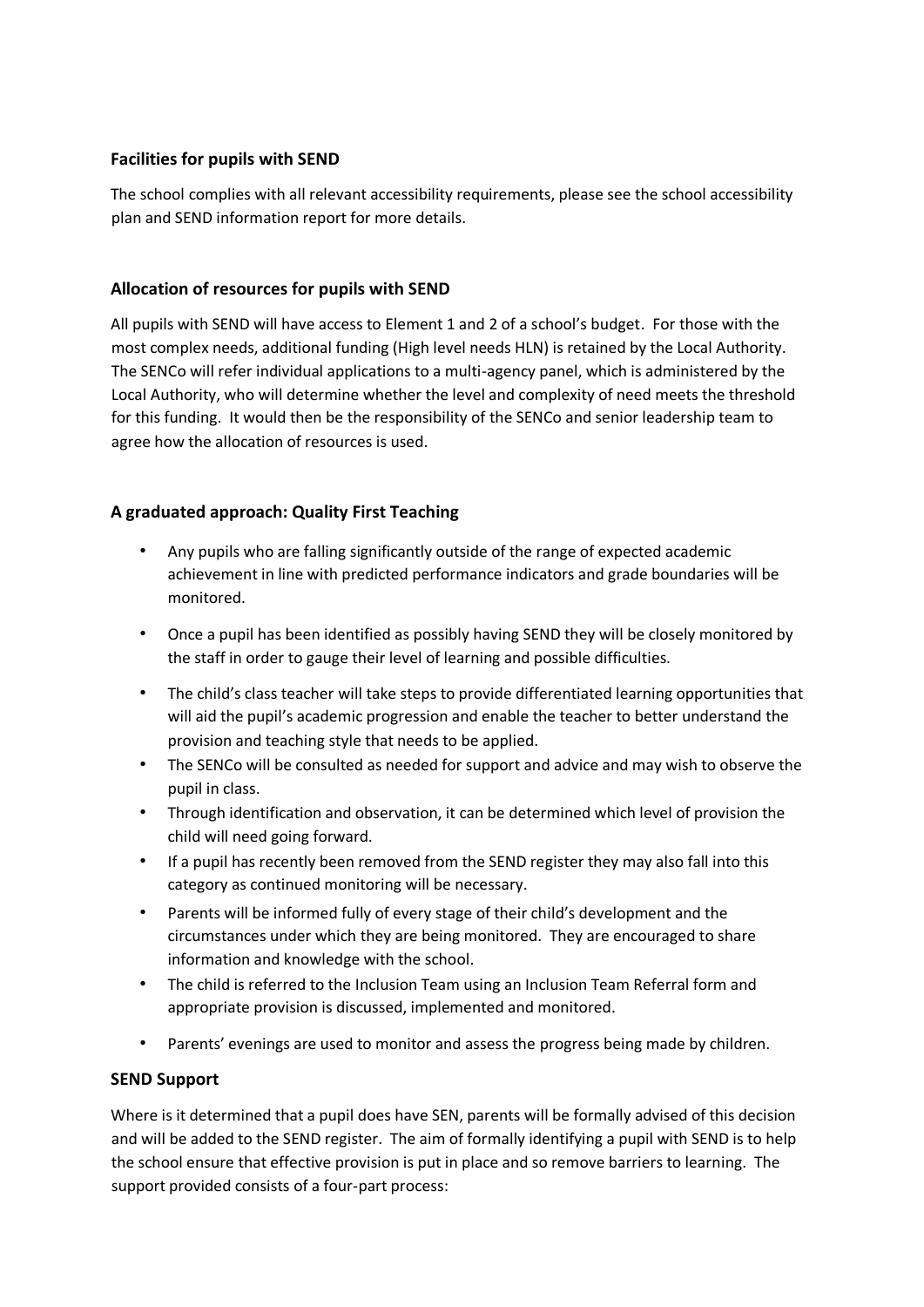- Assess
- Plan
- Do
- Review

This is an ongoing cycle to enable the provision to be refined and revised as the understanding of the needs of the pupil grows. This cycle enables the identification of those interventions which are the most effective in supporting the pupil to achieve good progress and outcomes.

# **Assess**

This involves clearly analysing the pupil's needs using the class teacher's assessment and experience of working with the pupil, details of previous progress and attainment, comparisons with peers and national data, as well as the views and experience of parents. The pupil's views and where relevant, advice from external support services will also be considered. Any parental concerns will be noted and compared with the school's information and assessment data on how the pupil is progressing.

This analysis will require regular review to ensure that support and intervention is matched to need, the barriers to learning are clearly identified and being overcome and that the interventions being used are developing and evolving as required. Where external support staff are already involved their work will help inform the assessment of need. Where they are not involved they may be contacted, if this is felt to be appropriate, following discussion and agreement from parents.

#### **Plan**

Planning will involve consultation between the teacher, SENCo and parents to agree the adjustments, interventions and support that are required: the impact on progress, development and or behaviour that is expected and a clear date for review. Parental involvement will be sought, where appropriate, to reinforce or contribute to progress at home.

All those working with the pupil, including support staff will be informed of their individual needs, the support that is being provided, any particular teaching strategies/approaches that are being employed and the outcomes that are being sought.

#### **Do**

The class teacher remains responsible for working with the child on a day-to-day basis. They will retain responsibility even where the interventions may involve group or one-to-one teaching away from the main class teacher. They will work closely with the teaching assistants or specialist staff involved to plan and assess the impact of support and interventions and links with classroom teaching. Support with further assessment of the pupil's strengths and weaknesses, problem solving and advising of the implementation of effective support will be provided by the SENCo.

#### **Review**

Reviews of a child's progress will be made regularly. The review process will evaluate the impact and quality of the support and interventions. It will also take account of the views of the pupil and where necessary their parents. The class teacher, in conjunction with the SENCo will revise the support and outcomes based on the pupil's progress and development making any necessary amendments going forward, in consultation with parents and the pupil.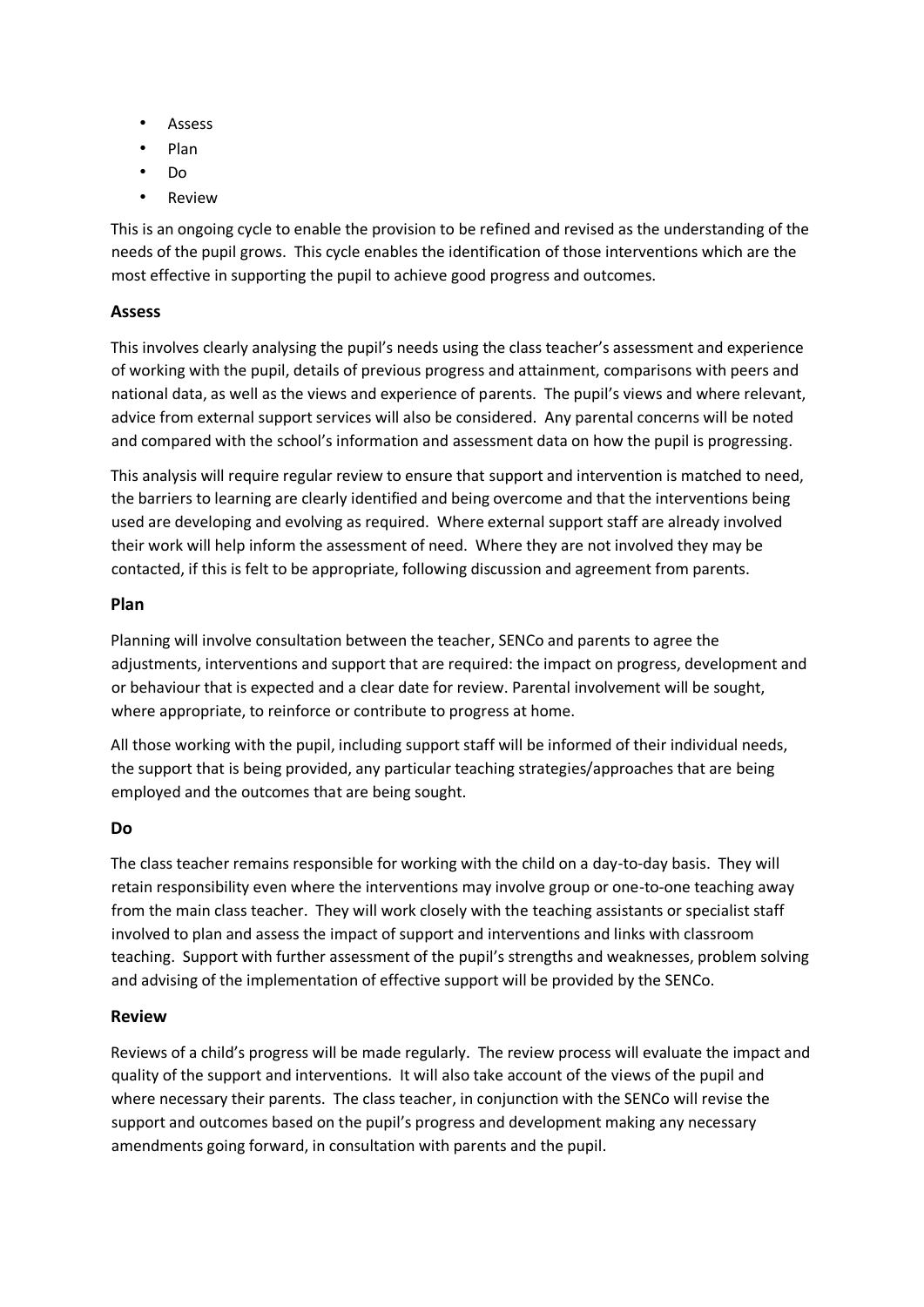# **Referral for an Education, Health and Care Plan**

If a child has lifelong or significant difficulties they may undergo a Statutory Assessment Process which is usually requested by the school but can be requested by a parent. This will occur when the complexity of need or lack of clarity around the needs of the child are such that a multi-agency approach to assessing that need, to planning provision and identifying resources, is required.

The decision to make a referral for an Education, Health and Care Plan will be taken at a progress review.

The application for an Education, Health and Care Plan will combine information from a variety of sources including:

- **Parents**
- Teachers
- SENCo
- Social Care
- Health professionals

Information will be gathered relating to the current provision provided, action points that have been taken, and the preliminary outcomes of targets set. A decision will be made by a group of people from education, health and social care about whether or not a child is eligible for an EHC Plan. Parents have the right to appeal against a decision not to initiate a statutory assessment leading to an EHC plan.

Further information about EHC Plans can be found via the SEND Local Offer and or by contacting Information, Advice and Support Service. **Education, Health and Care Plans (EHC Plan)** 

- Following statutory assessment, an EHC Plan will be provided by Southend Borough Council, if it is decided that the child's needs are not being met by the support that is ordinarily available. The school and the child's parents will be involved in developing and producing the plan.
- Parents have the right to appeal against the content of the EHC Plan. They may also appeal against the school named in the Plan if it differs from their preferred choice.
- Once the EHC Plan has been completed and agreed, it will be kept as part of the pupil's formal record and reviewed at least annually by staff, parents and the pupil. The annual review enables provision for the pupil to be evaluated and, where appropriate, for changes to be put in place, for example, reducing or increasing levels of support.

#### **Access to the curriculum, information and associated services**

Pupils with SEND will be given access to the curriculum through the specialist SEND provision provided by the school as is necessary, as far as possible, taking into account the wishes of their parents and the needs of the individual.

Every effort will be made to educate pupils with SEND alongside their peers in a mainstream classroom setting. Where this is not possible, the SENCo will consult with the child's parents for other flexible arrangements to be made.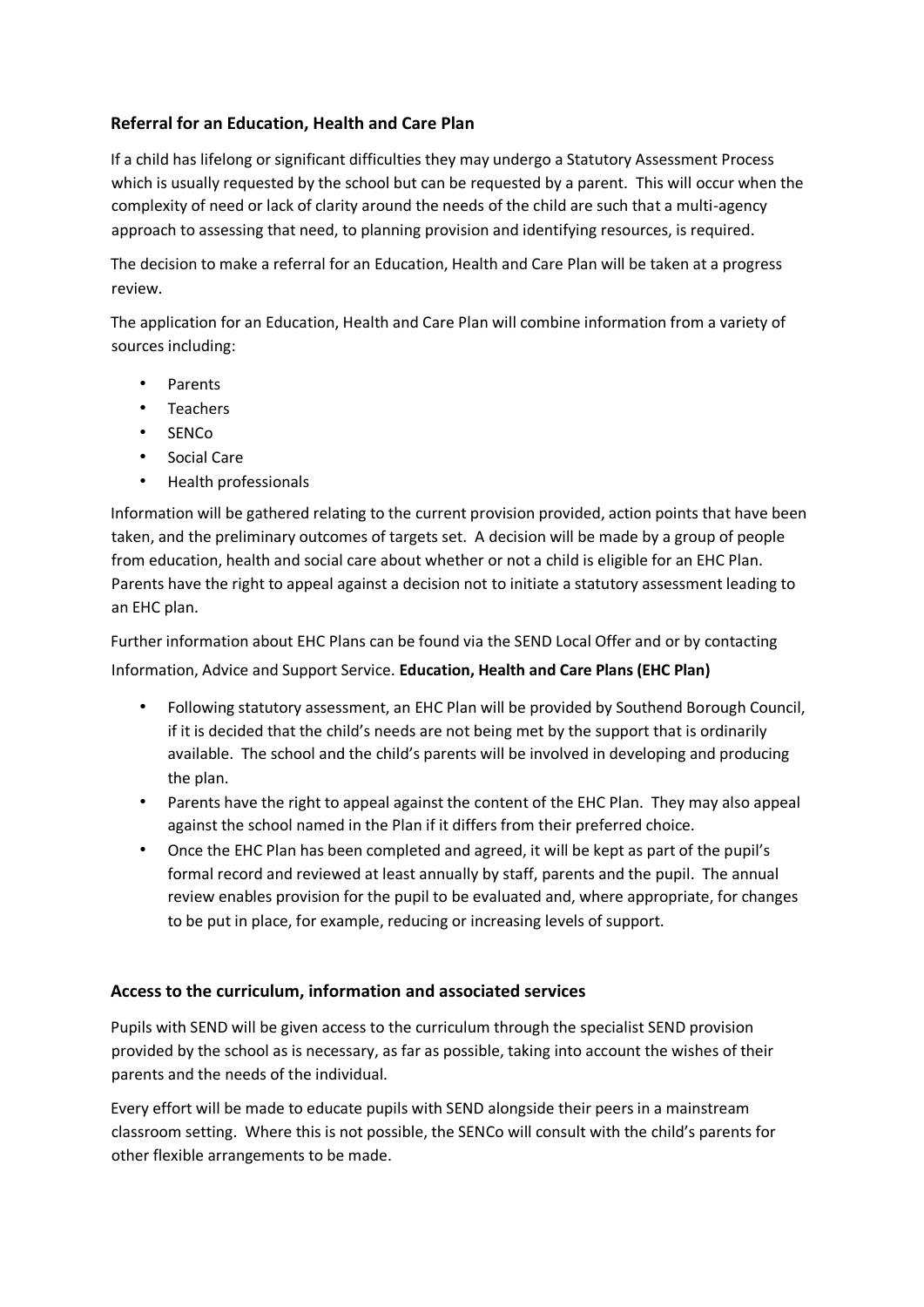Regular training and learning opportunities for staff on the subject of SEND and SEND teaching are provided. Staff members are kept up to date with teaching methods which will aid the progress of all pupils including those with SEN.

In-class provision and support are deployed effectively to ensure the curriculum is differentiated where necessary. We make sure that individual or group tuition is available where it is felt pupils would benefit from this provision.

We set appropriate individual targets that motivate pupils to do their best, and celebrate achievements at all levels.

# **Inclusion of pupils with SEND**

The Headteacher, Inclusion Manager and SENCo oversee the school's policy for Inclusion and are responsible for ensuring that it is implemented effectively throughout the school.

The school curriculum is regularly reviewed to ensure that it promotes the inclusion of all pupils. This includes learning outside the classroom.

The school will seek advice, as appropriate, around individual pupils, from external support services.

# **Evaluating the success of provision**

In order to make consistent continuous progress in relation to SEND provision the school encourages feedback from staff, parents and pupils throughout the year. This is done in the form of an annual parent and pupil questionnaire, discussion and through progress meetings with parents.

Pupil progress will be monitored on a termly basis in line with the SEND Code of Practice.

SEND provision and interventions are recorded on an individual support plan (ISP), which are updated when the intervention is changed. These are updated by the class teacher and are monitored by the SENCo. These reflect information passed on by the SENCo at the beginning of the academic year and are adapted following assessments. These interventions are monitored and evaluated termly by the SENCo and information is feedback to the staff and parents. This helps to identify whether provision is effective.

# **How Portico Academy Trust evaluates the success of the education which is provided for children with SEND**

- School Improvement Plan presented at Portico Academy Trust Meetings
- regular reports on the progress of children with SEND presented at Portico Academy Trust Meetings
- provision Mapping (audit of need and planning for support)
- SEND Policy reviewed on an annual basis

In addition Portico Academy Trust will monitor the work of the SENCo through:

- considering Headteacher reports that reflect the activities of the SENCo and any current issues
- considering reports from the SENCo
- having regular discussions between the Portico Academy Trustees and the SENCo
- inviting the SENCo to attend meetings at regular intervals to report in person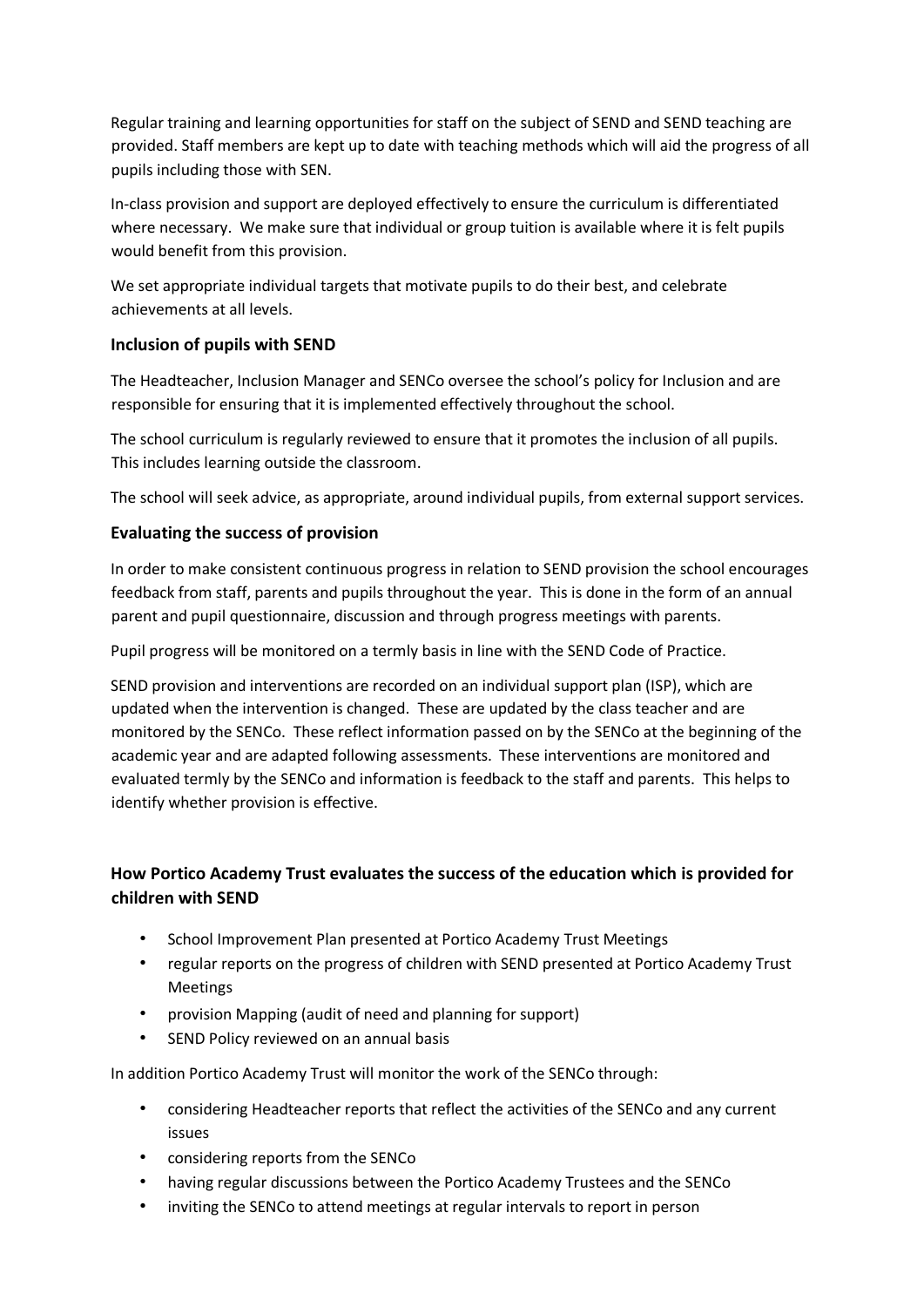# **Complaints procedure**

If a parent or carer has any concerns or complaints regarding the care or welfare of their child, an appointment can be made by them to speak to the Headteacher or SENCo. Should a parent feel that the complaint has not been dealt with satisfactorily they have the right to refer the matter to the governing body.

# **In-service training (CPD)**

We aim to keep all staff up to date with relevant training and developments in teaching practice in relation to the needs of pupils with SEN.

The SENCo attends relevant SEND courses, SEND meetings and facilitates/signposts relevant SEND focused external training opportunities for all staff.

We recognise the needs to train all our staff on SEND issues. The SENCo, with the senior leadership team, ensures that training opportunities are matched to school development priorities and those identified through the use of provision management.

#### **Links to support services**

The school continues to build strong working relationships and links with external support services in order to fully support our SEND pupils and aid school inclusion.

Sharing knowledge and information with our support services is key to the effective and successful SEND provision within our school. Any one of the support services may raise concerns about a pupil. This will then be brought to the attention of the SENCo who will then inform the child's parents.

#### **Working in partnerships with parents**

Hamstel Infant School and Nursery believes that a close working relationship with parents is vital to ensure:

- early and accurate identification and assessment of SEND leading to appropriate intervention and provision
- continuing social and academic progress of children with SEN
- personal and academic targets are set and met effectively

In cases where more frequent regular contact with parents is necessary, this will be arranged based on the individual pupil's needs. The SENCo may also signpost parents of pupils with SEND to the local authority Information, Advice and Support Service where specific advice, guidance and support may be required.

If an assessment or referral indicates that a pupil has additional learning needs the parents and the pupil will always be consulted with regards to future provision. Parents are invited to attend meetings with external agencies regarding their child, and are kept up to date and consulted on any points of action drawn up in regards to the provision for their child. The school's SEND Governors may be contacted at any time in relation to SEND matters.